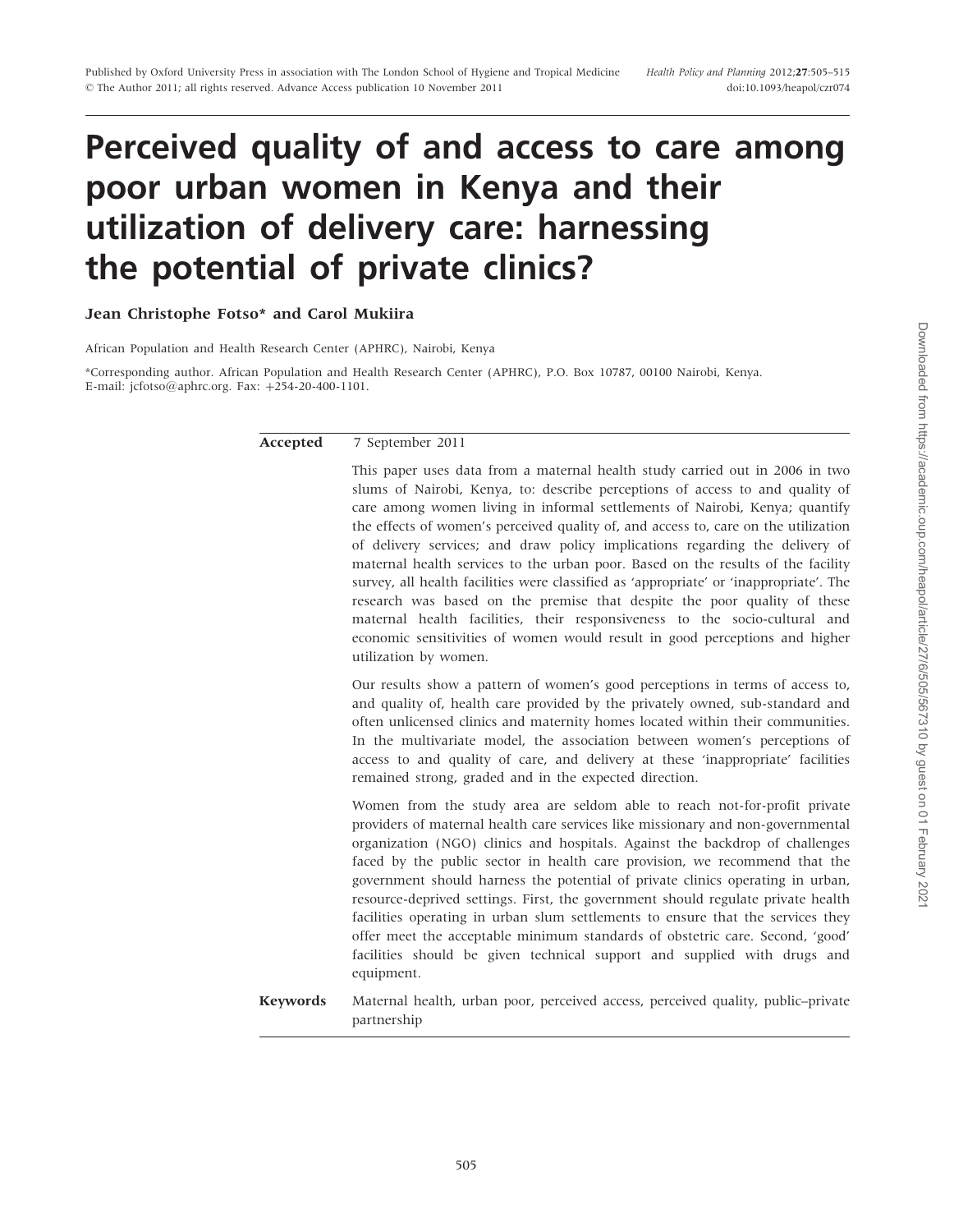## KEY MESSAGES

- $\bullet$  In Nairobi's slums, women seek maternal health care from privately owned, sub-standard and often unlicensed clinics and maternity homes within their communities.
- $\bullet$  While unable to offer many of the functions of basic emergency obstetric care, these facilities are well perceived both in terms of access and quality, presumably because they invest time in women, building trust and confidence.
- $\bullet$  Kenya's public health sector is under-financed, perceived to be unfriendly to patients and does not reach the urban informal settlements though they are home to more than 50% of urban residents.
- $\bullet$  Recognizing the weaknesses of the public health sector, the Kenyan government should regulate private health facilities in urban slum settlements, and provide technical support to the 'good' ones, with the goal of bringing quality health services closer to slum populations.

## Introduction

Each year more than half a million women worldwide die as a result of complications arising from pregnancy and childbirth [\(WHO 2005; Ronsmans and Graham 2006\)](#page-9-0). With less than 15% of the world's population, sub-Saharan Africa accounts for almost 47% of these deaths. Further, for every woman who dies, approximately 20 more suffer from pregnancy- or childbirthrelated injuries that can have profound effects on their lives and their families' lives ([WHO 2004\)](#page-9-0). In Kenya, maternal mortality ratio has remained at over 400 per 100 000 live births and recent statistics from the 2008/09 Kenya Demographic and Health Survey (KDHS) show that only 44% of births in the country were assisted by a skilled attendant, exactly the same level as in 1998 ([KNBS, 2010](#page-9-0)). While the roles of skilled birth attendants and emergency obstetric care in efforts to reduce maternal mortality have been demonstrated extensively [\(WHO 2005](#page-9-0)), functioning health systems that include trained and motivated health workers, equipped facilities and referral systems for complications are the key pre-conditions for their provision (Kruk et al[. 2007\)](#page-9-0).

The developing countries' rapid urbanization over the past half century has been accompanied by excessively high levels of concentration of the urban population, which have overstretched the available housing facilities resulting in the mushrooming of informal settlements [\(Henderson 2002](#page-9-0); [United Nations Population Division 2003](#page-9-0)). Kenya, for instance, has experienced rapid urbanization in the last few years, and although poverty was until recently a largely rural phenomenon, urban poverty has been rising. In 1992, the incidence of poverty in urban areas was estimated at 29% compared with 42% in rural areas; 5 years later, the figure had risen to 49%, compared with 52% in rural areas. In Kenya, the maternal mortality ratio is substantially higher among the urban poor (706 deaths per 100 000 live births) than the national average and indicators such as use of health services have been found to be lower among this population group ([Magadi](#page-9-0) et al. 2001; [African Population and Health Research Center 2002b\)](#page-8-0).

A key dimension of urban poverty is inadequate access to appropriate health care services, with Nairobi slums being served mainly by privately owned, sub-standard, unlicensed and informal health facilities [\(African Population and Health](#page-8-0) [Research Center and World Bank 2006\)](#page-8-0). Providers from these private facilities, in addition, have been found to be often unfriendly and to fail not only to respond to queries from the

women but also to counsel them during consultations for antenatal care ([Izugbara](#page-9-0) et al. 2009). Young people in these informal settlements also face challenges such as high levels of unemployment, crime and substance abuse, poor schooling facilities, and early sexual debut resulting in unplanned childbearing, which accounts for a substantial proportion of births in Kenya [\(Zulu and Dodoo 2002\)](#page-9-0).

Many studies have shed light on the influence on women's health-seeking behaviours of women's autonomy ([Fotso](#page-9-0) et al. [2009](#page-9-0)); socio-economic position at the individual, household and community levels ([Amooti-Kaguna and Nuwaha 2000](#page-8-0); [Magadi](#page-9-0) et al[. 2001](#page-9-0); [Stephenson and Tsui 2002](#page-9-0)); and distance to health facility and other facility-level factors ([Acharya and Cleland](#page-8-0) [2000](#page-8-0); [Chakraborty](#page-9-0) et al. 2003; [Iftekher and Hoque 2005](#page-9-0)). While these perspectives have improved our understanding of the main drivers of poor maternal health in the context of developing countries, it is increasingly acknowledged that the way women perceive access to and quality of care is closely linked to their health-seeking behaviours ([Babalola and Fatusi 2009](#page-8-0); [Bazant and Koenig 2009\)](#page-8-0). Research on people's perceptions of the quality of care and access to health care has increased in the past decade ([Sitzia 1999\)](#page-9-0); yet few studies have investigated how these perceptions influence use of maternal health services in the context of poor urban settings. Further, previous studies have shown mixed results. A qualitative study in Uganda looking at community perceptions of quality of care showed that use of a facility was highly influenced by perceived quality, which was mainly determined by the competence of health workers and the relationship with the health workers, as well as the facility amenities ([Kiguli](#page-9-0) et al. [2009](#page-9-0)). Another study in China revealed that physical accessibility was not an important factor in determining use of health care (Harris et al[. 2010\)](#page-9-0). [Bhatia and Cleland \(2001\)](#page-8-0) reported similar findings in India.

## Health service delivery in the informal settlements of Nairobi, Kenya

There are limited public health facilities in the slums of Nairobi. A study conducted in 2002 showed that out of the 125 health facilities serving 4 slum settlements of Nairobi, only 4 were public; 15 were private not-for-profit, while the remaining 106 were private for-profit ([African Population and Health Research](#page-8-0) [Center 2002a\)](#page-8-0). The study further revealed that only 47 (38%) of all facilities had licenses from the Kenyan Medical Practitioners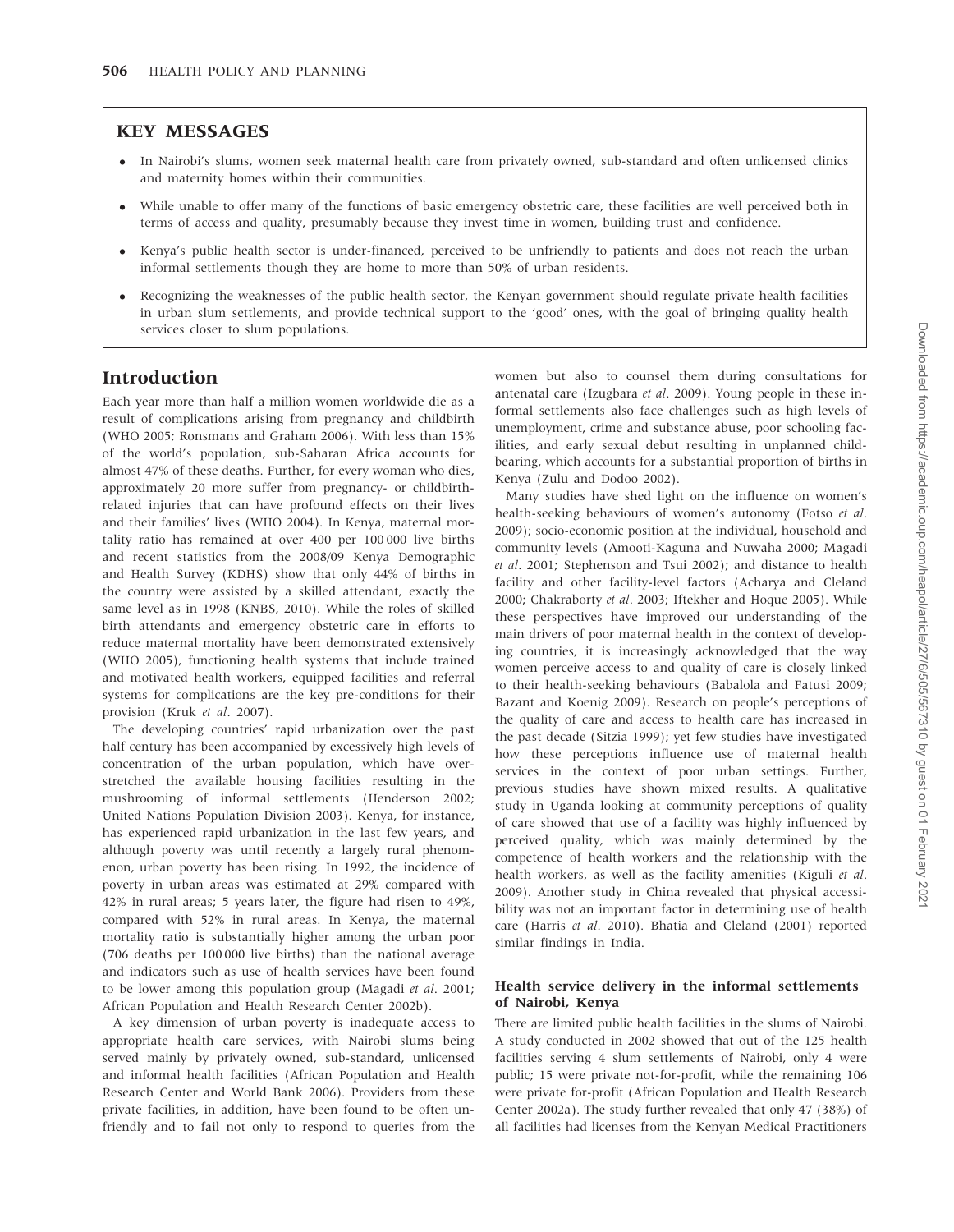and Dentist Board, the authorized license-issuing body for health providers; a total of 25 (20%) facilities had obtained their licenses from the Clinical Officers Board and the Nursing Council; while 33 (27%) had business licenses from the City Council (which are not professional working licenses); and 20 (16%) were not licensed at all. Further, 90 (72%) of the health facilities did not have any working guidelines or standard protocols for their services—more than 75% of which were private for-profit—and about half of the private for-profit facilities reported that they had never been supervised by any agency.

A more recent survey conducted in 2009 showed that the situation has not improved noticeably. Out of a total of 503 health facilities used by residents of three slum communities including Kibera, reported to be the largest slum in sub-Saharan Africa—only 6 (1%) were public, 79 (16%) were private not-for-profit, and the large majority (418 or 83%) were private for-profit. Many slum residents tended to use public and private not-for-profit facilities for treatment of childhood illnesses, while they tended to use private for-profit for delivery. Most of the providers serving slum residents operated at levels 2 or 3; four of the six public facilities were health centres while one was a dispensary. Of all the private providers, 81% were clinics, 9% dispensaries and 3% health centres ([African](#page-8-0) [Population and Health Research Center 2009\)](#page-8-0)

### Reproductive health policy in Kenya

Overall, the private sector is increasingly emerging as an important partner in providing health care in Kenya and in other developing countries [\(Berman and Rose 1996; Andaleeb](#page-8-0) [2000](#page-8-0)). With the aim of providing a comprehensive and integrated system of reproductive health care, the 1997–2010 Kenya National Reproductive Health Strategy (NRHS) was developed as a national response to the Programme of Action of the 1994 International Conference on Population and Development [\(Ministry of Health 2005](#page-9-0)). The 2009–2015 NRHS was later developed in order to address issues and challenges which were not included in the 1997–2010 strategy, and to provide guidance and alignment with the first ever National Reproductive Health Policy (NRHP), which was put in place in 2007 as a framework for equitable, efficient and effective delivery of quality reproductive health services.

The NRHP identified a number of key challenges to maternal health including poor access to skilled care by women throughout the pregnancy, delivery, post-partum and postnatal phases, especially among the urban poor and other hard-to-reach groups; and weaknesses in the health system pertaining to, among other factors, the inability of the public sector to provide efficient, effective and equitable services entirely on their own [\(Ministry of Health 2007](#page-9-0)). Based on these challenges, the policy outlined priority actions aimed at improving maternal health, such as ensuring that pregnant women have access to skilled care throughout pregnancy, removing barriers that hinder access to skilled care for poor and hard-to-reach women, and ensuring that the referral system across public and private facilities is strengthened. However, in spite of the various efforts put in place to improve maternal health, recent statistics from the KDHS show that there is still

an urgent need to heighten these efforts given the persistent poor maternal health indicators ([KNBS, 2010\)](#page-9-0).

Against this backdrop, this study was designed to: (1) describe the perceptions of access to and quality of care among women living in informal settlements of Nairobi, Kenya; (2) quantify the effects of women's perceived quality of and access to care on the utilization of delivery services; and (3) draw policy implications regarding the delivery of maternal health services to the urban poor.

## **Methods**

#### Data

The data used in this paper are from a maternal health study carried out in 2006 in two slums of Nairobi, Kenya, namely Korogocho and Viwandani, which cover an area of about  $0.97 \text{ km}^2$  and have nearly 60000 inhabitants in about 22000 households. The two informal settlements are located about 3 km apart. In these two densely populated communities, the African Population and Health Research Center has been conducting health and demographic surveillance system (HDSS) since 2002. All households are visited three times a year to collect basic health and demographic information.

Using data from the HDSS, all women (a total of 1927) who had pregnancy outcomes in 2004–2005 were selected and interviewed. The questionnaire covered topics including antenatal, delivery and postnatal care; reproductive history; perceived access to and quality of care; obstetric complications; and antenatal, delivery and postnatal expenditures. Besides the household survey, the project also had a health facility component. The basis for inclusion of health facilities was the provision of delivery care to the study population as reported in the household survey. All health facilities (a total of 25) where women in the study area sought delivery care were audited and information collected on the number, training and competence of obstetric staff; services offered; physical infrastructure; and availability, adequacy and functional status of supplies and other essentials for safe delivery. While it was not possible to ascertain that an item of equipment reported was functioning, the interviewer requested whenever possible to see the items reported, as illustrated by the following questions (the instructions to the interviewer are in italics): (1) Is there a nurse/ midwife/doctor available on call at all times after the official working hours? If yes, ask to see duty schedule. (2) Does your unit have guidelines on infection control? If yes, ask to see the guidelines. (3) Ask to see the room where normal deliveries are conducted. For the following items, check to see if the item is in the room where the delivery is conducted or in an immediately adjacent room.

## Variables

#### Dependent variable

The outcome variable is the place of delivery. Based on the facility audit results, health facilities were classified as either 'appropriate' or 'inappropriate'. The first category comprised eight facilities that provide the following five signal functions of basic emergency obstetric care: parenteral antibiotics, parenteral oxytocics, parenteral anticonvulsants for pre-eclampsia/eclampsia, manual removal of placenta, and removal of retained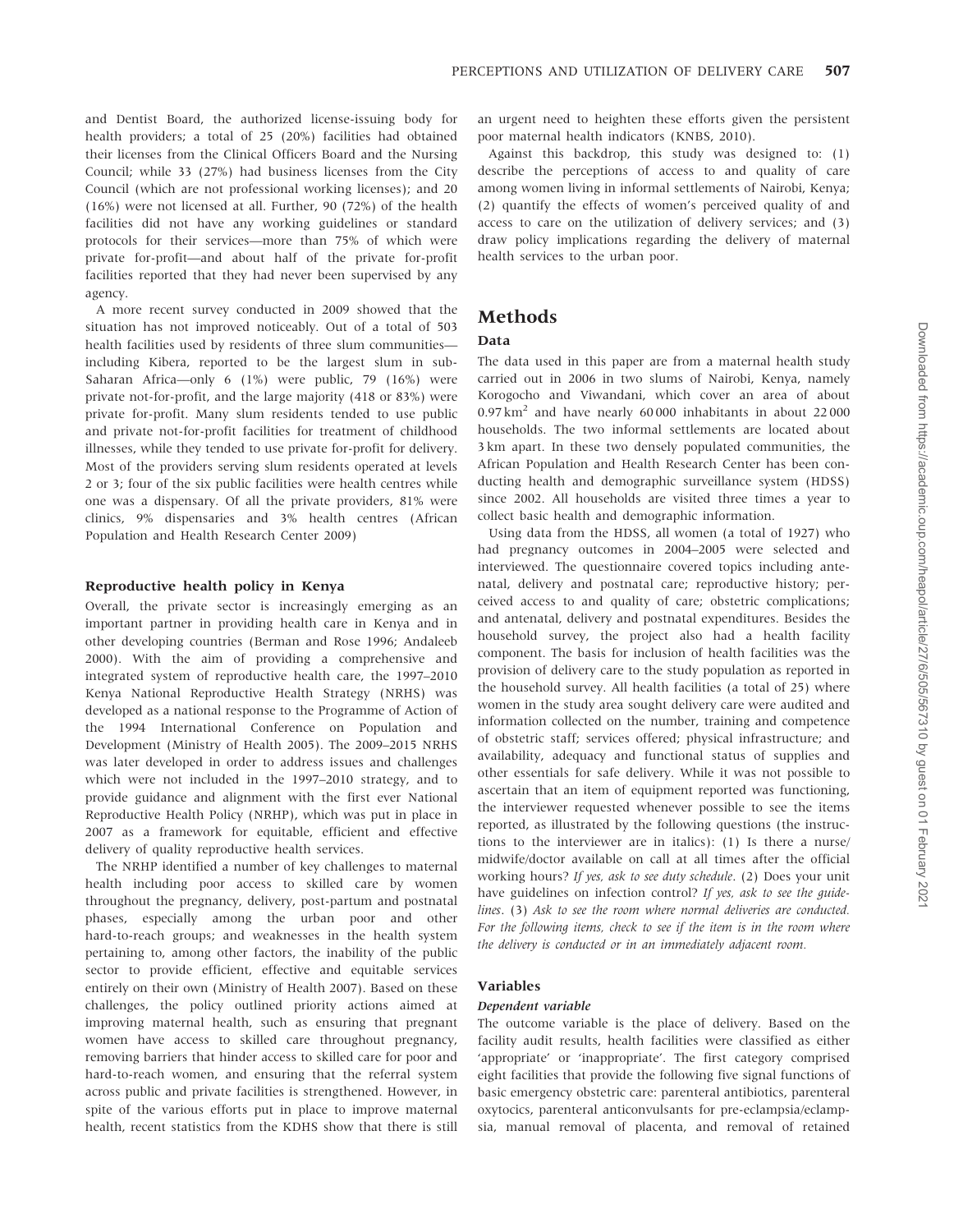products. The sixth function (assisted vaginal delivery) was offered in two of the eight facilities. The eight facilities included four hospitals (a national referral and teaching hospital, an obstetric specialist hospital, a district hospital and a missionary hospital), three health centres and one private clinic. They were run or owned by the government, religious and missionary groups or faith-based organizations, and large nongovernmental organizations, and were mostly located in the outskirts of the slums or other places in the city, often far from the study setting. The second group was made up of the remaining 17 facilities. They were small and often ramshackle, privately owned and often unlicensed clinics and maternity homes. They were typically run by traditional birth attendants, and were located within the two slum communities. Based on this grouping, the dependent variable is defined as follows;

- 0 if respondent did not deliver at a health facility 8
- $Y = \begin{cases} 0 & \text{if} \text{respondent} \text{d} \text{d} \text{not} \text{d} \text{d} \text{not} \text{d} \text{and} \\ 1 & \text{if} \text{respondent} \text{d} \text{e} \text{divered} \text{d} \text{d} \text{in } \text{inappropriate} \text{health} \text{facility} \end{cases}$ 2 if respondent delivered at an appropriate health facility

We also include a binary specification of the variable to examine the patterns of health facility delivery, regardless of the status (appropriate or inappropriate) of the facility.

Key predictors: women's perceived access to and quality of care Women interviewed in the household survey were asked seven questions to capture their perception of access to the nearest facility (see Appendix 1). An index variable was constructed from these items using principal components analysis (PCA). PCA is a statistical technique that linearly transforms an original set of observed variables into a substantially smaller and more coherent set of uncorrelated variables that capture most of the information through maximizing the variance accounted for in the original variables, thus solving the problem of weights ([Dunteman 1989](#page-9-0)). The resulting women's overall perception of access to care was further recoded as tertiles with categories labelled as low, middle and high. Respondents were also asked 15 questions in relation to their perception of the quality of service at the nearest health facility. These questions cover the most important dimensions of quality from the client's perspective, namely technical competence, interpersonal relations, accessibility and amenities ([Brawley 2000\)](#page-9-0). More generally, the three aspects of quality of care—structure, process and outcome—are covered ([Donabedian 1990\)](#page-9-0). Similarly, women's overall perception of the quality of care was constructed from these 15 items using PCA and further recoded as tertiles with categories labelled low, middle and high.

#### Control variables

The control variables included in the analysis are women's education (coded as no education, primary, secondary or higher) and household wealth. The household survey collected information on household possessions (TV, radio, fridge, bicycle, motorcycle and car), presence of electricity, material of the dwelling floor, source of drinking water, type of toilet facility and type of cooking fuel. PCA was used to generate a household wealth index which was further recoded as tertiles with the categories labelled poor, middle and least poor. Other control variables include the following bio-demographic and health-related variables: wantedness of the last child; number of antenatal visits during the pregnancy of the last child;

whether the respondent was advised during antenatal care to deliver at a health facility; respondents' parity; age at birth of the last child; and slum residence (Korogocho, Viwandani).

### Methods of analysis

Multinomial logistic regression was used to quantify the effects of the identified covariates on the three-category variable place of delivery. The analysis is carried out in two phases. First, we use bivariate models to explore the crude effect of women's perceived access to care and women's perceived quality of care on their choice of place of delivery. Second, multivariate model allows us to identify factors associated with place of delivery and quantify their effects when controlling for other variables. The STATA 10.0 commands mlogit and logit are used for the analysis.

# Results

#### Sample description and use of delivery care services

As shown in [Table 1](#page-4-0), about two-thirds of respondents had primary level education and a quarter had secondary or higher education. Noticeably, over 30% of women reported that the pregnancy for their last child was either mistimed or unplanned. As reported elsewhere in the country, the coverage of antenatal care (ANC) is quite low, with only 52% of women reporting the recommended four antenatal care visits. The figure is comparable to the figure for Nairobi as a whole obtained from the 2008–09 KDHS (57%). Health care providers serving the study population seemed to have taken the opportunity of ANC visits to advise women to deliver at a health facility. Close to 77% of women reported having received such advice. The distribution of respondents by parity and age at first birth is typical to urban areas. Finally, there were more women from Korogocho (the locality with larger population) than from Viwandani.

[Table 1](#page-4-0) also shows that while it may be estimated that about 70% of respondents delivered at health facilities, a figure which may sound in line with that reported by the 2008–09 KDHS for Nairobi as a whole (about 89%), only about 48% delivered in facilities with at least the minimum standards (those referred to as 'appropriate'). These results indicate that it may be misleading if the two categories of facilities examined in this study are not treated separately.

## Women's perceptions of access to and quality of care

Despite the 'inappropriateness' of the facilities located in the study area as indicated previously, with most of the 'appropriate' facilities being situated in the outskirts of, or far from, the study area, [Table 2](#page-5-0) shows a pattern of women's good perceptions in terms of access to care (Panel A) and quality of care (Panel B) at the nearest facility. Most respondents had favourable perceptions of the distance and travel time to, and the opening hours at, the nearest facility. Also, the transport and the transport cost did not seem to be a major problem to the respondents. Doctors and midwives at the nearest facility were reported available by 63% of respondents. Because the nearest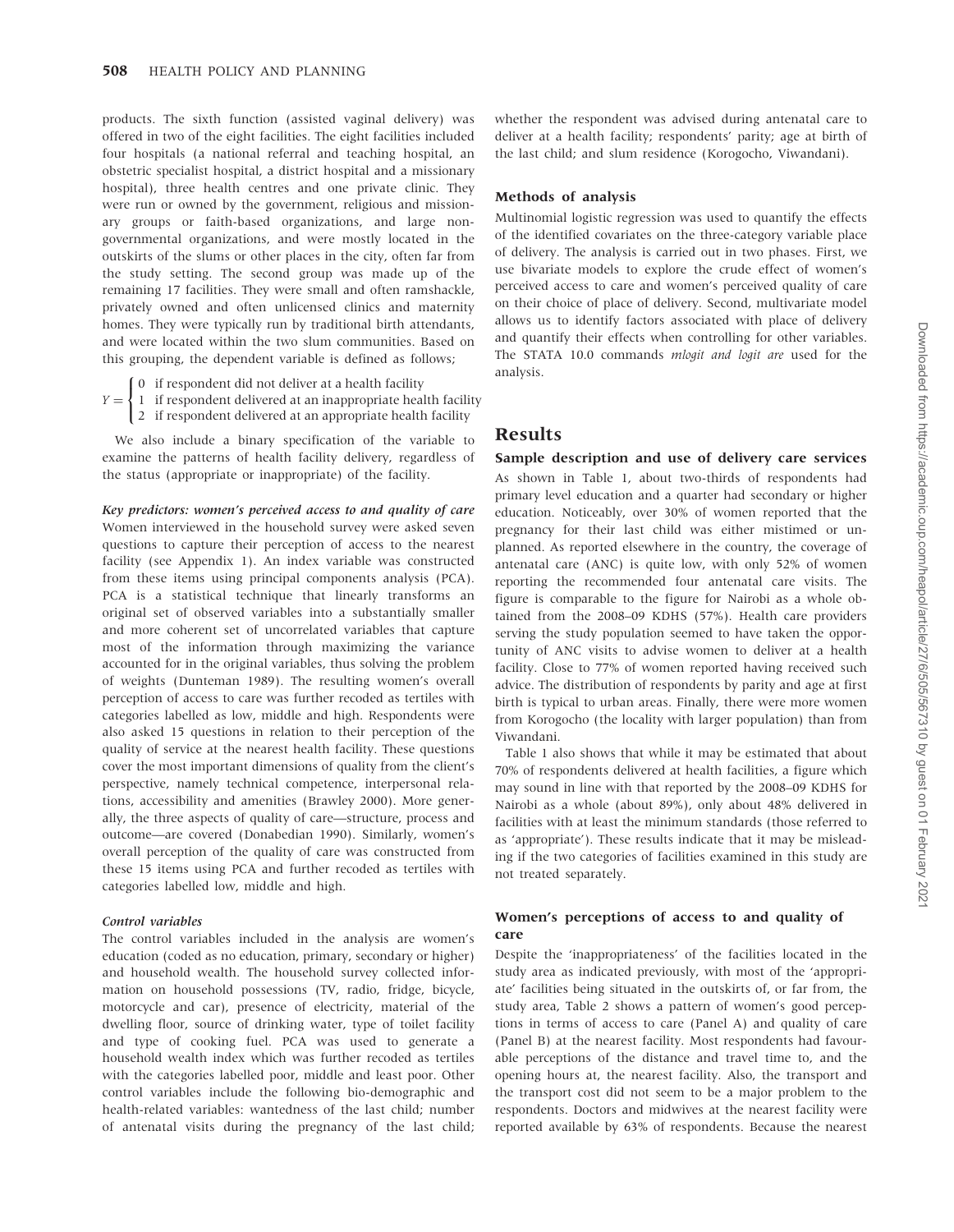| <b>Variables</b>                                   | %    | $\boldsymbol{N}$ |
|----------------------------------------------------|------|------------------|
| Education                                          |      |                  |
| None                                               | 8.6  | 166              |
| Primary                                            | 66.0 | 1272             |
| Secondary or higher                                | 25.4 | 489              |
| Wanted index pregnancy then                        |      |                  |
| N <sub>o</sub>                                     | 30.6 | 590              |
| Yes                                                | 69.4 | 1337             |
| Antenatal care (ANC) visits                        |      |                  |
| $0 - 1$                                            | 12.0 | 231              |
| $2 - 3$                                            | 36.0 | 694              |
| $^{4+}$                                            | 52.0 | 1002             |
| Advised during ANC to deliver at a health facility |      |                  |
| No                                                 | 23.2 | 448              |
| Yes                                                | 76.8 | 1479             |
| Parity                                             |      |                  |
| ı                                                  | 25.0 | 481              |
| $2 - 3$                                            | 45.8 | 883              |
| $4+$                                               | 29.2 | 563              |
| Age at delivery (years)                            |      |                  |
| $<$ 20                                             | 8.8  | 170              |
| $20 - 24$                                          | 35.1 | 677              |
| $25 - 29$                                          | 27.5 | 530              |
| $30+$                                              | 28.5 | 550              |
| Slum residence                                     |      |                  |
| Korogocho                                          | 57.0 | 1098             |
| Viwandani                                          | 43.0 | 829              |
| Place of delivery                                  |      |                  |
| Home/TBA/other non-health facility                 | 30.0 | 578              |
| Inappropriate health facility                      | 21.5 | 415              |
| Appropriate health facility                        | 48.5 | 934              |
| Ν                                                  |      | 1927             |

<span id="page-4-0"></span>Table 1 Characteristics of study women from the slums of Nairobi. Kenya, who delivered in 2004–2005

Note: Women's perceived quality of and access to care and household wealth are not shown since they are defined as tertiles.

 $TBA =$  traditional birth attendants.

facilities were likely to be privately owned, only 12% of women found the fees charged to pregnant women affordable.

Panel B reveals that over 60% of women found the patient privacy during examination adequate, and 52–55% of them were happy with staff integrity, effectiveness of medicine supplied, doctors' and midwives' respectfulness towards pregnant women and their ability to examine their patients, and the recovery of pregnant women cared for. However, the endorsement was not as astounding for the access to care. Between 20% and 30% of respondents reported that the waiting, examination and delivery rooms were just more or less adequate; the equipment was just more or less adequate; patients' access to drugs were just relatively easy; doctors' and midwives' time devoted to patients was more or less adequate; and the doctors and midwives were just moderately capable.

Noticeably, more than 17% of women felt that the number of doctors and midwives was not adequate.

## Women's perceptions of access to and quality of care, and utilization of delivery care

The bivariate results in [Table 3](#page-6-0) show a strong, graded association between women's perceived access to care and women's perceived quality of care on the one hand, and delivery at both 'appropriate' and 'inappropriate' health facilities ( $P < 0.001$  for all coefficients except one which is significant at the level of 5%). While women with high perceived access to care were more than five times more likely to deliver in an 'inappropriate' health facility, compared with their counterparts with low perception of access to care, the odds ratio was only 1.67 with regard to delivery at an 'appropriate' facility. The same pattern is also observed with perceived quality of care.

As can be seen in [Table 4,](#page-6-0) after including control variables, the association between women's perceived access to care and women's perceived quality of care, and delivery at an 'inappropriate' facility remained strong, graded and in the expected direction. For example, women with high perceived access to care were about 3.8 times as likely to deliver at an 'inappropriate' facility as those with low perceived access, and respondents with high perceived quality of care were about 2.9 times more likely to delivery in an 'inappropriate' facility, compared with those with low perceived quality of care. By contrast, the association of the two predictors of interest and delivery at an 'appropriate' health facility remained in the expected direction, but only one coefficient reached statistical significance at the level of 0.10. The effect of perceived quality of care on delivery at an 'appropriate' facility was substantially reduced from the bivariate to the multivariate models; however, women who perceived quality of care to be high were significantly more likely to deliver at an 'appropriate' facility, compared with women who perceived quality of care to be low  $(P < 0.05)$ . The association of both predictors and delivery at a health facility regardless of its status remained strong.

Household wealth was strongly associated with delivery in a sub-standard facility, but more so with women's delivery at an 'appropriate' facility. While the effect of women's secondary education on delivery at 'inappropriate' facilities was in line with expectations but did not reach statistical significance, the association with delivery in an 'appropriate' facility was strong and statistically significant ( $P < 0.001$ ). Considering both categories of health facilities together, the effect of women's secondary education was statistically significant  $(P < 0.01)$ .

Pregnancy wantedness and women's parity were significantly related to delivery at both sub-standard and good facilities and in the expected direction. By contrast, the number of ANC visits, advice during ANC to deliver at a health facility, and respondents' age at birth of the index child were only associated with delivery at an 'appropriate' health facility or at a health facility regardless of the status. The effect of slum residence, though strong for both delivery at a sub-standard facility and delivery at a good facility, revealed a striking pattern. Women from Viwandani were more than three times as likely as their counterparts from Korogocho to deliver at 'inappropriate' health facilities ( $P < 0.001$ ), and Korogocho women were about three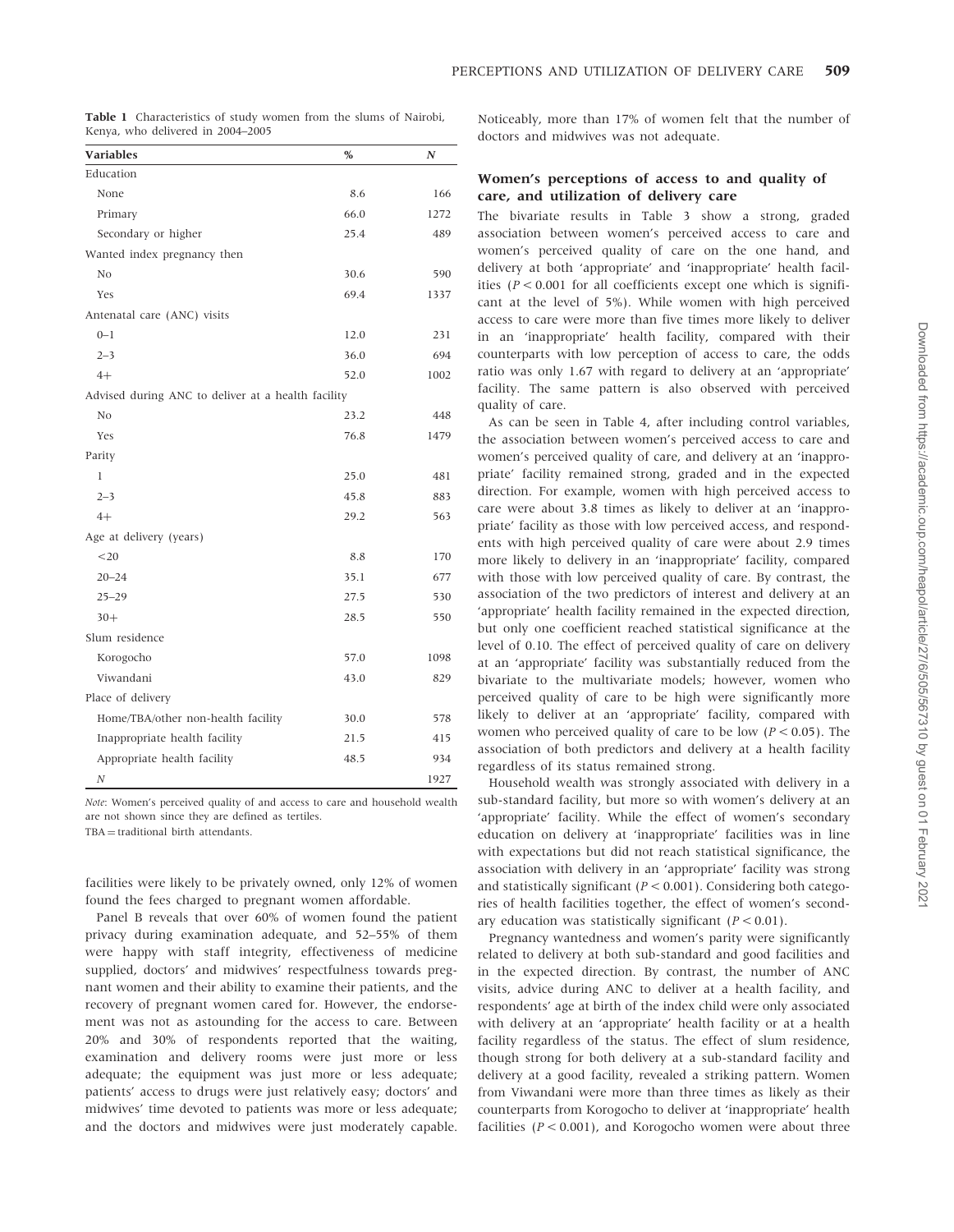<span id="page-5-0"></span>

|                                                                                                               | 1    | 2    | $\overline{\mathbf{3}}$ | n.a./don't<br>know |
|---------------------------------------------------------------------------------------------------------------|------|------|-------------------------|--------------------|
| A. Perceived access to care at the nearest health facility                                                    |      |      |                         |                    |
| 1. Distance to health facility (1 = Long; 2 = Quite long; 3 = Short)                                          | 1.2  | 12.4 | 61.2                    | 25.2               |
| 2. Travel time to health facility (1 = Long; 2 = Quite long; 3 = Short)                                       | 0.9  | 10.6 | 57.5                    | 31.1               |
| 3. Transport to health facility (1 = Difficult; 2 = Moderately difficult; 3 = Not at all difficult)           | 0.9  | 2.8  | 26.7                    | 69.7               |
| 4. Cost of transport to health facility $(1 = Not$ affordable; $2 =$ Moderately affordable; $3 =$ Affordable) | 1.0  | 3.3  | 7.9                     | 87.8               |
| 5. Fees charged to pregnant women $(1)$ = Not affordable; 2 = Moderately affordable; 3 = Affordable)          | 18.1 | 40.1 | 12.0                    | 29.8               |
| 6. Opening hours at health facility $(1 = Not suitable; 2 = Modelerately suitable; 3 = Suitable)$             | 1.3  | 9.8  | 62.5                    | 26.4               |
| 7. Doctors'/midwives' availability (1 = Not available; 2 = Moderately available; 3 = Available)               | 0.3  | 10.2 | 63.4                    | 26.2               |
| B. Perceived quality of care at the nearest health facility                                                   |      |      |                         |                    |
| 1. Staff integrity $(1 = Not$ honest; $2 = Fairly$ honest; $3 = Honor$                                        | 3.3  | 11.3 | 55.1                    | 30.3               |
| 2. Doctors'/midwives' competence (1 = Not capable; 2 = Fairly capable; 3 = Capable)                           | 3.7  | 19.9 | 45.3                    | 31.0               |
| 3. Patients' access to drugs (1=With difficulty; 2=With relative ease; 3=Easily)                              | 4.5  | 24.9 | 41.6                    | 29.1               |
| 4. Effectiveness of medicine supplied $(1 = Not good; 2 = Fair; 3 = Good)$                                    | 2.1  | 14.0 | 53.9                    | 30.0               |
| 5. Effectiveness of equipment (1 = Inadequate; 2 = More or less adequate; 3 = Adequate)                       | 5.2  | 25.7 | 36.9                    | 32.2               |
| 6. Waiting/examination/delivery rooms' conditions (1 = Inadequate; 2 = More or less adequate; 3 = Adequate)   | 5.6  | 29.6 | 37.2                    | 27.6               |
| 7. Pregnant women recovery (1 = Do not recover well; 2 = Recover relatively well; 3 = Recover well)           | 2.5  | 14.8 | 50.9                    | 31.7               |
| 8. Doctors'/midwives' ability to examine (1 = Not very well; 2 = Moderately well; 3 = Well)                   | 3.0  | 17.1 | 52.0                    | 28.0               |
| 9. Doctors'/midwives' openness with pregnant women $(1 = Not$ very open; $2 = Fairly$ open; $3 = Open$ )      | 5.7  | 17.2 | 45.9                    | 31.2               |
| 10. Doctors'/midwives' compassion (1 = Not compassionate; 2 = Fairly compassionate; 3 = Compassionate)        | 7.2  | 17.0 | 46.1                    | 29.7               |
| 11. Doctors'/midwives' respect (1 = Not very respectful; 2 = Fairly respectful; 3 = Respectful)               | 3.0  | 14.7 | 54.1                    | 28.3               |
| 12. Doctors'/midwives' time devoted to patients (1 = Inadequate; 2 = More or less adequate; 3 = Adequate)     | 3.6  | 22.8 | 44.9                    | 28.7               |
| 13. Patient privacy during examination (1 = Inadequate; 2 = More or less adequate; 3 = Adequate)              | 2.2  | 11.1 | 60.3                    | 26.5               |
| 14. Number of doctors/midwives (1 = Inadequate; 2 = More or less adequate; 3 = Adequate)                      | 17.4 | 20.0 | 33.7                    | 28.9               |
| 15. Doctors'/midwives' suitability to deliver (1=Not well suited; 2=Relatively well suited; 3=Well suited)    | 2.4  | 14.9 | 45.5                    | 37.2               |

times as likely as Viwandani respondents to deliver at 'appropriate' facilities  $(P < 0.001)$ . Overall, women from Korogocho were 40% more likely to deliver at a health facility compared with their counterparts from Viwandani  $(P < 0.005)$ .

## Discussion

This paper was based on the premise that despite the poor quality of maternal health facilities located in the slums of Nairobi, the responsiveness of their services to the sociocultural and economic sensitivities of women would result in good perceptions and higher utilization by women. This assumption was reasonably supported by the study. The results show high endorsement of perceived good access in terms of distance, travel time, opening hours and availability of doctors and midwives. Given that these facilities are within reach, the respondents are not usually faced with transport and cost of transport challenges.

Our results also indicate women's good perceptions of quality of care for most of the indicators used in the study. Not surprisingly, women seem to worry about the number of nurses and midwives, the effectiveness of equipment, the conditions of the waiting, examination and delivery rooms, and access to drugs; and to a lesser degree, about the time devoted to patients, and doctors' and midwives' competence and suitability

to perform deliveries. A service provision assessment conducted in the study area reported that emergency obstetric services offered at the health facilities assessed were not optimum, with assisted vaginal delivery the predominantly missing procedure, and the majority of the skilled attendants lacking the requisite skills to perform other critical emergency obstetric procedures such as removal of retained placenta, a major cause of postpartum haemorrhage (Ziraba et al[. 2009\)](#page-9-0).

Women's high endorsement of quality of care in terms of patient privacy during examination (60.3%), staff integrity (55.1%) and doctors' and midwives' respect for the patients (54.1%), deserves attention. Other studies have shown that public providers of maternal health services in urban Kenya are not only frequently unfriendly to women, but also regularly fail to answer their questions, to ask them for important routine information, and tend to display behaviours of harassment and mistreatment of women ([National Coordinating Agency for](#page-9-0) [Population and Development 2005; National Coordinating](#page-9-0) [Agency for Population and Development \(NCAPD\) and ORC](#page-9-0) [Macro 2006\)](#page-9-0). By contrast, traditional birth attendants and other informal providers located in the slums invest time in women, building trust and confidence, which ultimately contributes to fostering a strong relationship between these providers and the women who seek maternity services ([Izugbara](#page-9-0) et al. 2009).

The multivariate analysis reveals that high perceptions of access to and quality of care provided by the 'inappropriate'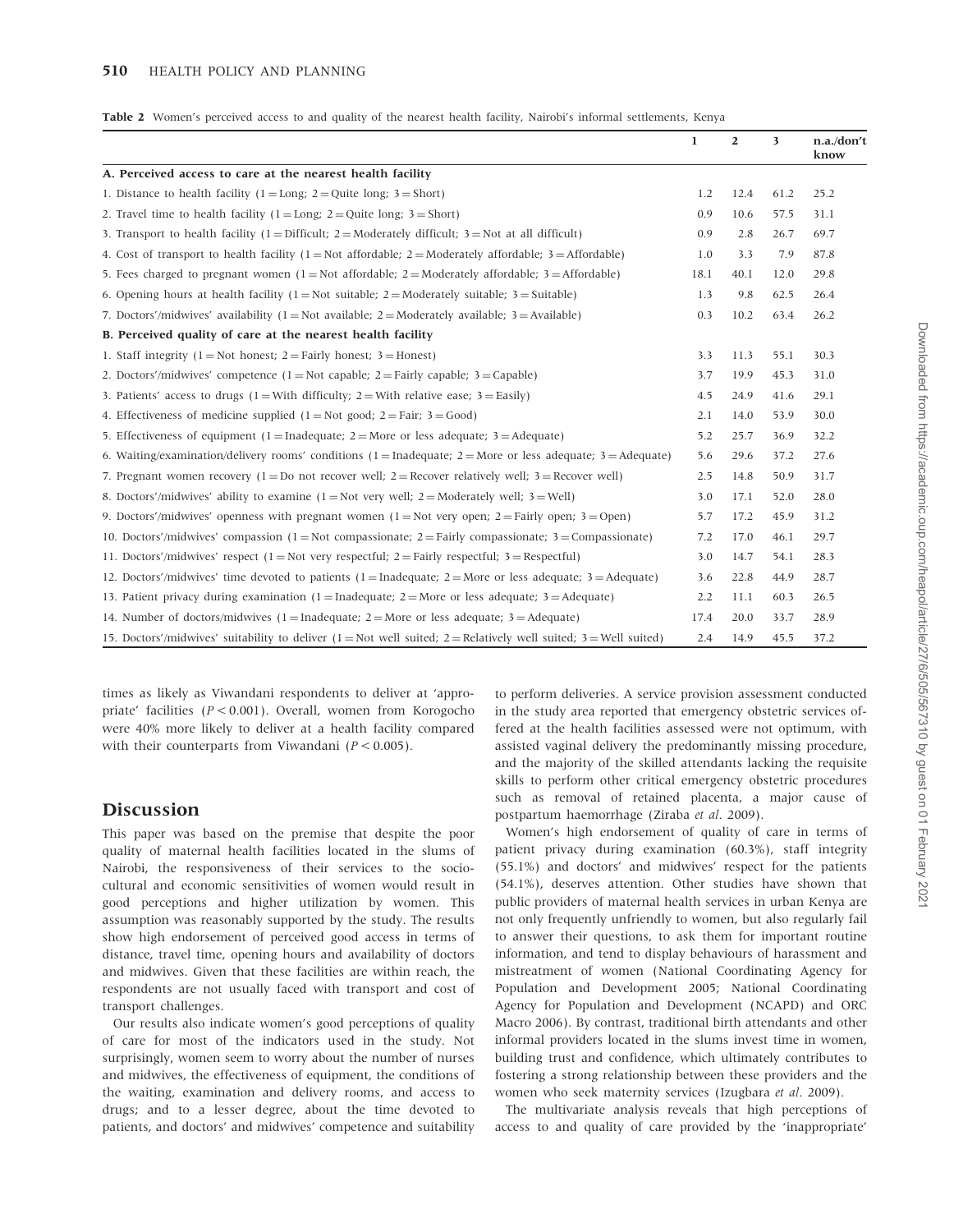|        | Delivery at inappropriate<br><b>HF</b> vs Delivery at<br>home/TBA/other non-HF |             | Delivery at appropriate<br><b>HF</b> vs Delivery at<br>home/TBA/other non-HF |            | Delivery at appropriate<br>or inappropriate<br>HF vs Delivery at<br>home/TBA/other non-HF |            |
|--------|--------------------------------------------------------------------------------|-------------|------------------------------------------------------------------------------|------------|-------------------------------------------------------------------------------------------|------------|
|        | <b>OR</b>                                                                      | P value     | OR                                                                           | P value    | <b>OR</b>                                                                                 | P value    |
|        | Perceived access to care (Ref: Low)                                            |             |                                                                              |            |                                                                                           |            |
| Medium | 2.78                                                                           | $0.000$ *** | 1.50                                                                         | $0.001**$  | 1.74                                                                                      | $0.000***$ |
| High   | 5.17                                                                           | $0.000$ *** | 1.67                                                                         | $0.000***$ | 2.33                                                                                      | $0.000***$ |
|        | Perceived quality of care (Ref: Low)                                           |             |                                                                              |            |                                                                                           |            |
| Medium | 2.40                                                                           | $0.000***$  | 1.32                                                                         | $0.027*$   | 1.54                                                                                      | $0.000***$ |
| High   | 4.35                                                                           | $0.000***$  | 1.93                                                                         | $0.000***$ | 2.44                                                                                      | $0.000***$ |

<span id="page-6-0"></span>Table 3 Odds ratios (OR) of bivariate multinomial logistic regression models on the effects of women's perceived quality of and access to care on health facility (HF) delivery in the slums of Nairobi, Kenya

 $*P < 0.05$ ;  $*P < 0.01$ ;  $*P < 0.001$ .

 $TBA =$  traditional birth attendants.

Table 4 Odds ratios (OR) of multivariate multinomial logistic regression models on the effects of women's perceived quality of and access to care on health facility (HF) delivery in the slums of Nairobi, Kenya

|                                                    | Delivery at inappropriate<br>HF vs Delivery at<br>home/TBA/other non-HF |            | Delivery at appropriate<br>HF vs Delivery at<br>home/TBA/other non-HF |            | Delivery at appropriate<br>or inappropriate<br>HF vs Delivery at<br>home/TBA/other non-HF |                |
|----------------------------------------------------|-------------------------------------------------------------------------|------------|-----------------------------------------------------------------------|------------|-------------------------------------------------------------------------------------------|----------------|
|                                                    | OR                                                                      | $P$ value  | OR                                                                    | $P$ value  | <b>OR</b>                                                                                 | $P$ value      |
| Perceived access to care (Ref: Low)                |                                                                         |            |                                                                       |            |                                                                                           |                |
| Medium                                             | 2.07                                                                    | $0.002**$  | 1.22                                                                  | 0.221      | 1.41                                                                                      | $0.027*$       |
| High                                               | 3.79                                                                    | $0.000***$ | 1.31                                                                  | 0.159      | 1.82                                                                                      | $0.001**$      |
| Perceived quality of care (Ref: Low)               |                                                                         |            |                                                                       |            |                                                                                           |                |
| Medium                                             | 1.78                                                                    | $0.014*$   | 0.92                                                                  | 0.611      | 1.12                                                                                      | 0.478          |
| High                                               | 2.93                                                                    | $0.000***$ | 1.50                                                                  | $0.026*$   | 1.85                                                                                      | $0.000***$     |
| Household wealth (Ref: Poorest)                    |                                                                         |            |                                                                       |            |                                                                                           |                |
| Middle                                             | 1.15                                                                    | 0.424      | 1.42                                                                  | $0.010*$   | 1.31                                                                                      | $0.033*$       |
| Least poor                                         | 2.15                                                                    | $0.000***$ | 2.23                                                                  | $0.000***$ | 2.22                                                                                      | $0.000***$     |
| Education (Ref: Primary)                           |                                                                         |            |                                                                       |            |                                                                                           |                |
| None                                               | 0.64                                                                    | 0.196      | 1.35                                                                  | 0.120      | 1.20                                                                                      | 0.329          |
| Secondary or higher                                | 1.31                                                                    | 0.128      | 1.77                                                                  | $0.000***$ | 1.61                                                                                      | $0.001**$      |
| Wanted index pregnancy then                        |                                                                         |            |                                                                       |            |                                                                                           |                |
| Yes                                                | 1.44                                                                    | $0.027*$   | 1.29                                                                  | $0.042*$   | 1.33                                                                                      | $0.014*$       |
| Antenatal care (ANC) visits                        |                                                                         |            |                                                                       |            |                                                                                           |                |
| $2 - 3$                                            | 1.41                                                                    | 0.138      | 1.58                                                                  | $0.014*$   | 1.48                                                                                      | $0.021*$       |
| $4+$                                               | 1.29                                                                    | 0.250      | 1.94                                                                  | $0.000***$ | 6.67                                                                                      | $0.002**$      |
| Advised during ANC to deliver at a health facility |                                                                         |            |                                                                       |            |                                                                                           |                |
| Yes                                                | 1.14                                                                    | 0.427      | 1.39                                                                  | $0.014*$   | 1.33                                                                                      | $0.023*$       |
| Parity                                             |                                                                         |            |                                                                       |            |                                                                                           |                |
| $2 - 3$                                            | 0.55                                                                    | $0.003**$  | 0.39                                                                  | $0.000***$ | 0.43                                                                                      | $0.000***$     |
| $4+$                                               | 0.29                                                                    | $0.000***$ | 0.22                                                                  | $0.000***$ | 0.25                                                                                      | $0.000***$     |
| Age at delivery (years)                            |                                                                         |            |                                                                       |            |                                                                                           |                |
| $<$ 20                                             | 0.83                                                                    | 0.528      | 0.98                                                                  | 0.943      | 0.93                                                                                      | 0.750          |
| $25 - 29$                                          | 1.15                                                                    | 0.457      | 1.45                                                                  | $0.019*$   | 1.33                                                                                      | $0.055\dagger$ |
| $30+$                                              | 0.91                                                                    | 0.689      | 1.44                                                                  | $0.036*$   | 1.24                                                                                      | 0.185          |
| Slum residence                                     |                                                                         |            |                                                                       |            |                                                                                           |                |
| Viwandani                                          | 3.34                                                                    | $0.000***$ | 0.37                                                                  | $0.000***$ | 0.73                                                                                      | $0.010*$       |

 $\sum_{i=1}^{n} P \leq 0.10; \; \sum_{i=1}^{n} P \leq 0.05; \; \sum_{i=1}^{n} P \leq 0.01; \; \sum_{i=1}^{n} P \leq 0.001.$ 

 $\textnormal{TBA} = \textnormal{traditional birth attachments}.$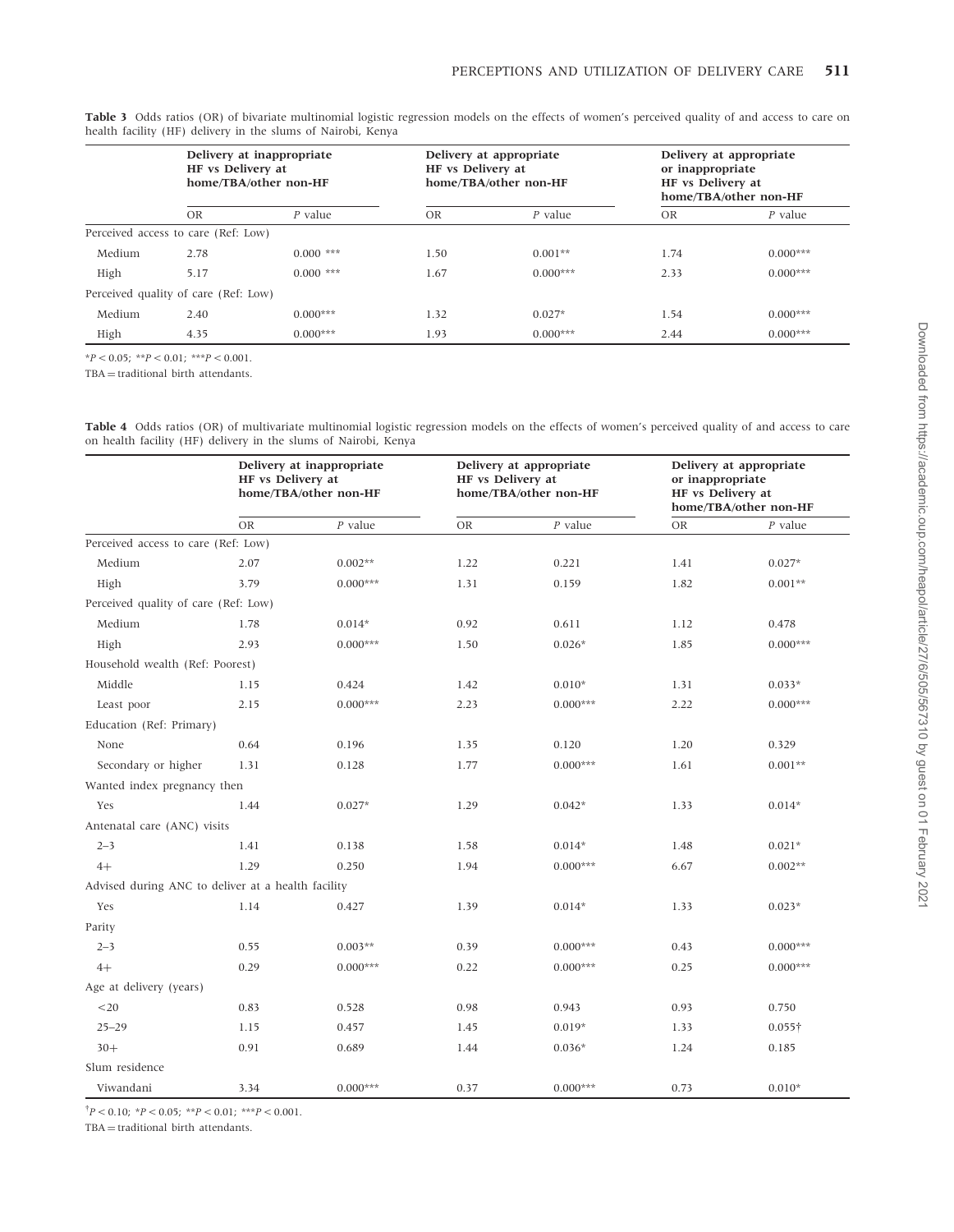health facilities located in the study area have a positive influence on women's utilization of these facilities for delivery. Given that women in the slums of Nairobi are seldom able to reach not-for-profit private providers of maternal health care services like missionary and NGO clinics and hospitals [\(Agwanda 2006\)](#page-8-0), and given the weaknesses of Kenya's public health sector ([National Coordinating Agency for Population and](#page-9-0) [Development 2005\)](#page-9-0), this finding, coupled with women's perceptions of facilities located in the slums, calls for the design and implementation of a public–private partnership in the delivery of maternity services among the urban poor.

Household wealth also emerged as an important factor in the utilization of maternal health facilities, with the least poor being more likely to deliver at a health facility and more so in an appropriate one. This finding lends support to results from other studies that have shown the influence of clients' financial capability as a major barrier to the utilization of health services [\(Mugisha](#page-9-0) et al. 2004; Prata et al[. 2004](#page-9-0)). Several studies conducted in urban slums have shown similar results (for example, [Navaneetham and Dharmalingam 2002;](#page-9-0) [Bazant and Koenig](#page-8-0) [2009](#page-8-0)). It is therefore imperative to direct efforts into health care financing by designing and implementing measures such as fee waivers on delivery services to improve utilization of maternity services by poor women [\(Amooti-Kaguna and Nuwaha 2000](#page-8-0); Onah et al[. 2006\)](#page-9-0).

The results further show that the number of ANC visits during the course of the pregnancy, though not associated with delivery at an 'inappropriate' health facility, was significantly related to delivery at an 'appropriate' facility, a finding which is in accord with a large number of other studies. Bloom et al[. \(1999\)](#page-8-0) noted that the frequency of ANC visits has a positive association with safe delivery, and argued that more emphasis should be laid on the content of ANC visits. This argument is supported by this study, with women who received advice during ANC being more likely to deliver at health facilities, compared with those who did not receive advice. A similar study conducted in an urban slum of Dhaka city also showed a strong association between use of ANC and delivery in a health facility [\(Iftekher and](#page-9-0) [Hoque 2005\)](#page-9-0). This finding confirms that ANC is an important factor for inducing women to deliver in health facilities and that strategies aimed at encouraging women's ANC attendance could greatly increase use of maternal services [\(WHO and](#page-9-0) [UNICEF 2003](#page-9-0)).

Our results on the influence of women's education on their choice of place of delivery are in line with previous research on the education–health link ([Becker](#page-8-0) et al. 1993; [Chakraborty](#page-9-0) et al. [2003](#page-9-0); [Iftekher and Hoque 2005](#page-9-0)). It has been shown that education helps women to overcome various misconceptions about institutional delivery, and serves as a proxy for cognitive skills, information and values as they relate to health-seeking behaviours ([Raghupathy 1996; Celik and Hotchkiss 2000](#page-9-0); [Iftekher and Hoque 2005](#page-9-0)). Unexpectedly, women with no education had higher likelihood of delivering at an 'appropriate' health facility compared with women with primary education  $(P < 0.10)$ . This counter-intuitive finding may be due to the small proportion of women with no education in the sample (less than 9%).

In line with expectations, pregnancy wantedness was found to be associated with place of delivery, as shown by other

studies [\(Altfeld](#page-8-0) et al. 1998). Our finding regarding parity is also in line with other studies that show a higher likelihood of delivery at a health facility among those with a lower parity. Mothers with a higher number of children may not have the time or financial resources to seek health facility delivery ([Elo](#page-9-0) [1992](#page-9-0); [Stephenson and Tsui 2002\)](#page-9-0). In addition, mothers who have had previous successful deliveries may not see the need to deliver at a health facility (Fotso et al[. 2008a](#page-9-0); [Gabrysch and](#page-9-0) [Campbell 2009\)](#page-9-0).

The pattern of association between place (slum) of residence and place of delivery may be explained by the fact that Korogocho is served by two 'appropriate' health facilities run by NGOs, and by a public referral maternity hospital that is located not too far away. These three facilities accounted for 56% of the deliveries among women in Korogocho community (Fotso et al. 2008).

## Harnessing the potential of private clinics in urban, resource-deprived settings

The National Reproductive Health Policy, like the Second National Health Sector Strategic Plan (NHSSSP II), acknowledges the potential of public–private partnership for increasing the provision of health services. It further recognizes the fostering of strong public–private partnerships as the main vehicle for effective implementation of the policy [\(Ministry of](#page-9-0) [Health 2007\)](#page-9-0). Despite the recognition that the public sector alone will not be able to provide the required services [\(Ministry](#page-9-0) [of Health 2005](#page-9-0)), efforts to promote public–private partnership have been largely ineffective, partly due to limited training opportunities and incentives for private providers to support national health plans. The government has also remained the major source of funding to the health sector regardless of the decline and stall of the real financial allocation to the public sector over the past decade [\(Ministry of Health 2009\)](#page-9-0).

The quality of emergency obstetric care services in Nairobi's slums is unacceptably poor, with inadequate essential equipment, supplies, trained personnel, skills and other support services. Importantly, there is little supervision to ensure adherence to standards (Ziraba et al[. 2009\)](#page-9-0). Well-equipped private facilities are usually accessed on a 'pay-before-service' basis, whereby patients have to make a cash deposit before treatment can commence. Cases of women being refused admission by private hospitals and clinics for not being able to make deposits, or for lack of evidence of a capacity to pay, are not uncommon ([Izugbara](#page-9-0) et al. 2009). The public health sector is under-financed, characterized by shortages of most basic essentials, and is perceived as being unfriendly to patients [\(National Coordinating Agency for Population and](#page-9-0) [Development 2005](#page-9-0)). The public sector also faces the challenges of a shortage of skilled health workers, poor procurement and supply systems, and poor monitoring systems, among other things ([Ministry of Health 2007;](#page-9-0) Fotso et al[. 2008b\)](#page-9-0). Not-forprofit private providers of maternal health care services, such as missionary and NGO clinics and hospitals, are seldom within the reach of women living in informal settlements. Given their respective strengths and weaknesses, neither the private nor the public sector alone can best deliver quality, accessible and affordable health care services ([Ministry of Health 2007; Fotso](#page-9-0) et al[. 2008b\)](#page-9-0).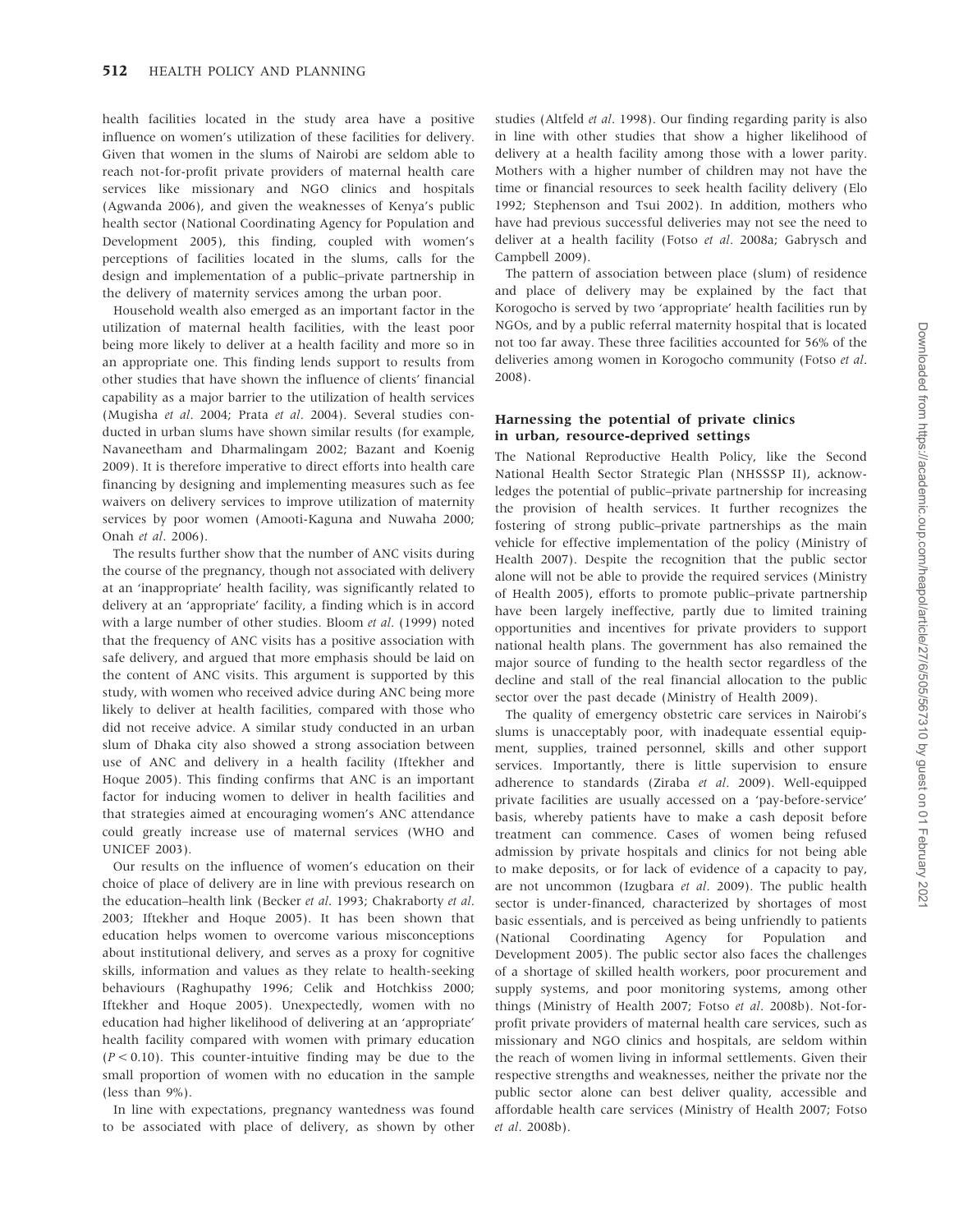<span id="page-8-0"></span>Against the backdrop of challenges that the public sector continues to face in health care provision, we recommend that the Kenyan government design and implement a strategic partnership with the private sector with the goal of bringing quality health services closer to slum populations. While the 'cost' barrier faced by the slum dwellers may be alleviated through initiatives such as the recent waiver of fees on delivery services at government dispensaries and health centres, the 'distance' barrier remains a source of concern.

The partnership should revolve around two key components. First, the government should regulate private health facilities operating in urban slum settlements to ensure that the services they offer meet the acceptable minimum standards of obstetric care. The standards for the provision of maternal care set by the Ministry of Health describe the quality of services that midwives, nurses, clinical officers and doctors should provide to women and their babies ([National Joint Steering Committee](#page-9-0) [for Maternal Health Kenya 2002; Ministry of Health 2006](#page-9-0)). Secondly, 'good' facilities should be given technical support and supplied with drugs and equipment. For instance, the continuous training opportunities offered to medical personnel working in the public sector should be extended to staff from private facilities in the slums. The Ministry of Health could also extend its emergency back-up referral services to private health facilities operating in slums to ensure quick transfers in emergency cases (Fotso et al[. 2008a](#page-9-0)).

### Limitations of the study

One of the limitations of this study may be recall bias, which might have affected responses as the data from the study were based mainly on self-reporting. However, as Babalola and Fatusi surmised, recall bias is less likely in studies which are pregnancyrelated as compared with more sensitive subjects such as sexual behaviour or drug abuse (Babalola and Fatusi 2009).

As with all cross-sectional studies, the direction of the observed association may not be clear. For example, we argue that women who perceived quality of care to be high were significantly more likely to deliver at an 'appropriate' facility compared with their counterparts with low perceived quality of care. It may be that it is because they delivered at an appropriate facility that their perception of quality is higher. Despite this inherent limitation, the paper sheds light on the use of delivery services among the urban poor, and provides recommendations to improve maternal health in resource-deprived urban settings of Kenya.

## Acknowledgements

We thank Ms Rhoune Ochako from APHRC for conducting a literature review that guided the drafting of the manuscript, and Ms Rose Oronje, from the Institute of Development Studies, University of Sussex, UK for proofreading an earlier version of the paper.

# Funding

The authors acknowledge the financial support (Grant  $# 55$ 9106) from the Measurement, Learning & Evaluation (MLE) of the Urban Reproductive Health Initiative (URHI) project being implemented in African and Asian countries—including Kenya —with funding from the Bill & Melinda Gates Foundation. The grant funded the authors' time. The authors also acknowledge the financial support from the World Bank (Grant # 713 6587) that enabled the collection of the data used in this study.

# Conflict of interest

None declared.

## References

- Acharya LB, Cleland J. 2000. Maternal and child health services in rural Nepal: does access or quality matter more? Health Policy and Planning 15: 223–9.
- African Population and Health Research Center. 2002a. Health and livelihood needs of residents of informal settlements in Nairobi City. Nairobi: African Population and Health Research Center.
- African Population and Health Research Center. 2002b. Population and health dynamics in Nairobi's informal settlements. Nairobi: African Population and Health Research Center.
- African Population and Health Research Center. 2009. Strengthening information systems, knowledge sharing, and partnerships for addressing urban health vulnerabilities in the slums of Nairobi, Kenya. Nairobi: African Population and Health Research Center.
- African Population and Health Research Center and World Bank. 2006. Averting preventable maternal mortality: delays and barriers to the utilization of emergency obstetric care in Nairobi's informal settlements. Nairobi: African Population and Health Research Center & World Bank.
- Agwanda A. 2006. Reproductive health in Kenya: an examination of Safe Motherhood Initiative in light of the Millennium Development Goals. In: Mba CJ, Ngwe E (eds). Reproductive, Maternal and Child Health in Africa: Current Developments and Future Directions. Dakar: UEPA/UAPS, pp. 149–75.
- Altfeld S, Handler A, Burton D, Berman L. 1998. Wantedness of pregnancy and prenatal health behaviors. Women and Health 26: 29–43.
- Amooti-Kaguna B, Nuwaha F. 2000. Factors influencing choice of delivery sites in Rakai district of Uganda. Social Science  $\theta$  Medicine 50: 203-13.
- Andaleeb SS. 2000. Service quality in public and private hospitals in urban Bangladesh: a comparative study. Health Policy 53: 25–37.
- Babalola S, Fatusi A. 2009. Determinants of use of maternal health services in Nigeria – looking beyond individual and household factors. BMC Pregnancy and Childbirth 9: 43.
- Bazant ES, Koenig MA. 2009. Women's satisfaction with delivery care in Nairobi's informal settlements. International Journal for Quality in Health Care 21: 79–86.
- Becker S, Peters DH, Gray RH et al. 1993. The determinants of use of maternal and child health services in Metro Cebu, the Philippines. Health Transition Review 3: 77–89.
- Berman P, Rose L. 1996. The role of private providers in maternal and child health and family planning services in developing countries. Health Policy and Planning 11: 142–55.
- Bhatia JC, Cleland J. 2001. Health-care seeking and expenditure by young Indian mothers in the public and private sectors. Health Policy and Planning 16: 55–61.
- Bloom SS, Lippeveld T, Wypij D. 1999. Does antenatal care make a difference to safe delivery? A study in urban Uttar Pradesh, India. Health Policy and Planning 14: 38–48.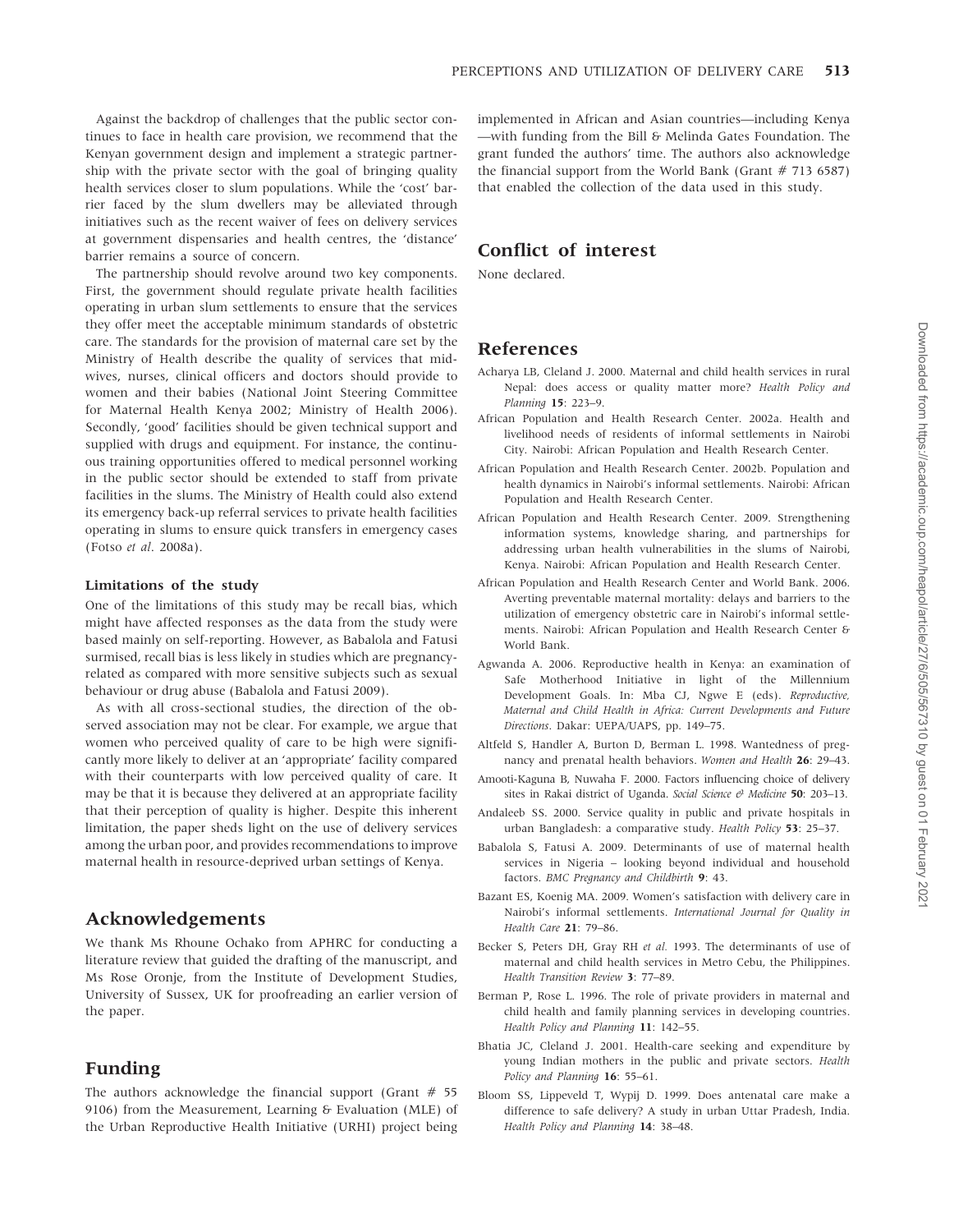- <span id="page-9-0"></span>Brawley M. 2000. The client perspective: what is quality health care service? A literature review. Kampala. Uganda: Delivery of Improved Services for Health/USAID.
- Celik Y, Hotchkiss D. 2000. The socioeconomic determinants of maternal health care utilization in Turkey. Social Science and Medicine 50: 1797–806.
- Chakraborty N, Islam MA, Chowdhury RI et al. 2003. Determinants of the use of maternal health services in rural Bangladesh. Health Promotion International 18: 327–37(311).
- Donabedian A. 1990. The seven pillars of quality. Archives of Pathology  $\vartheta$ Laboratory Medicine 114: 1115–8.
- Dunteman GH. 1989. Principal Components Analysis. Newbury Park, CA: Sage Publications.
- Elo IT. 1992. Utilisation of maternal health-care services in Peru: the role of women's education. Health Transition Review 2: 49–69.
- Fotso JC, Ezeh A, Madise N et al. 2008a. What does access to maternal care mean among the urban poor? Factors associated with use of appropriate maternal health services in the slum settlements of Nairobi, Kenya. Maternal and Child Health Journal 13: 130–7.
- Fotso JC, Ezeh A, Oronje R. 2008b. Provision and use of maternal health services among urban poor women in Kenya: what do we know and what can we do? Journal of Urban Health 85: 428–42.
- Fotso JC, Ezeh AC, Essendi H. 2009. Maternal health in resource-poor urban settings: how does women's autonomy influence the utilization of obstetric care services? Reproductive Health 6: 9.
- Gabrysch S, Campbell OM. 2009. Still too far to walk: literature review of the determinants of delivery service use. BMC Pregnancy and Childbirth 9: 34.
- Harris A, Zhou Y, Liao H et al. 2010. Challenges to maternal health care utilization among ethnic minority women in a resource-poor region of Sichuan Province, China. Health Policy and Planning 25: 311–8.
- Henderson V. 2002. Urbanization in developing countries. The World Bank Research Observer 17: 89–112.
- Iftekher H, Hoque MM. 2005. Determinant of choices of delivery in some urban slums of Dhaka city. Pakistan Journal of Social Sciences 3: 469–75.
- Izugbara C, Ezeh A, Fotso JC. 2009. The persistence and challenges of homebirths: perspectives of traditional birth attendants in urban Kenya. Health Policy and Planning 24: 1–10.
- Kenya National Bureau of Statistics (KNBS) and ICF Macro. 2010. Kenya Demographic and Health Survey 2008-09. Calverton, Maryland: KNBS and ICF Macro.
- Kiguli J, Ekirapa-Kiracho E, Okui O et al. 2009. Increasing access to quality health care for the poor: Community perceptions on quality care in Uganda. Patient Preference and Adherence 3: 77–85.
- Kruk ME, Galea S, Prescott M, Freedman LP. 2007. Health care financing and utilization of maternal health services in developing countries. Health Policy and Planning 22: 303–10.
- Magadi M, Diamond I, Madise N. 2001. Analysis of factors associated with maternal mortality in Kenyan hospitals. Journal of Biosocial Science 33: 375–89.
- Ministry of Health. 2005. Reversing Trends: The Second National Health Sector Strategic Plan of Kenya, NHSSP II – 2005–2010. Nairobi: Ministry of Health.
- Ministry of Health. 2006. Norms and Standards for Health Service Delivery. Nairobi: Ministry of Health.
- Ministry of Health. 2007. The National Reproductive Health Policy: Enhancing Reproductive Health for all Kenyans. Nairobi: Ministry of Health.
- Ministry of Health. 2009. The National Reproductive Health Strategy 2009–2015. Nairobi: Ministry of Health.
- Mugisha F, Bocar K, Dong H et al. 2004. The two faces of enhancing utilization of health-care services: determinants of patient initiation and retention in rural Burkina Faso. Bulletin of the World Health Organization 1: 572–9.
- National Coordinating Agency for Population and Development (NCAPD). 2005. Kenya Service Provision Assessment Survey 2004. Maternal and Child Health, Family Planning and STIs. Nairobi: NCAPD.
- National Coordinating Agency for Population and Development (NCAPD), ORC Macro. 2006. Kenya Service Provision Assessment Survey 2005. Maternal and Child Health, Family Planning and STIs. Nairobi: Ministry of Health, Central Bureau of Statistics, and ORC Macro.
- National Joint Steering Committee for Maternal Health Kenya. 2002. Standards for Maternal Care in Kenya. Nairobi: Ministry of Health.
- Navaneetham K, Dharmalingam A. 2002. Utilisation of maternal health care services in southern India. Social Science & Medicine 55: 1849-69.
- Onah HE, Ikeako LC, Iloabachie GC. 2006. Factors associated with the use of maternity services in Enugu, southeastern Nigeria. Social Science  $A$  Medicine 63: 1870–8.
- Prata N, Greig F, Walsh J, West A. 2004. Ability to pay for maternal health services: what will it take to meet WHO standards? Health Policy 70: 163–74.
- Raghupathy S. 1996. Education and the use of maternal health care in Thailand. Social Science  $\mathcal O$  Medicine 43: 459-71.
- Ronsmans C, Graham WJ. 2006. Lancet Maternal Survival Series steering group. 2006. Maternal mortality: who, when, where and why. The Lancet 368: 1189–200.
- Sitzia J. 1999. How valid and reliable are patient satisfaction data? An analysis of 195 studies. International Journal for Quality in Health Care 11: 319–328.
- Stephenson R, Tsui AO. 2002. Contextual influences on reproductive health services use in Uttar Pradesh, India. Studies in Family Planning 33: 309–20.
- United Nations Population Division. 2003. World Urbanization Prospects: The 2003 Revision. New York: United Nations.
- World Health Organisation, United Nations Children's Fund. 2003. Antenatal Care in Developing Countries. Promises, achievements and missed opportunities: an analysis of trends, levels and differentials, 1990–2001. Geneva: World Health Organization.
- World Health Organization. 2004. Maternal Mortality in 2000: Estimates Developed by WHO, UNICEF and UNFPA. Geneva: World Health Organization.
- World Health Organization. 2005. World Health Report 2005: Making Every Mother and Child Count. Geneva: World Health Organization.
- Ziraba AK, Mills S, Madise N et al. 2009. The state of emergency obstetric care services in Nairobi informal settlements and environs: results from a maternity health facility survey. BMC Health Services Research 9: 46.
- Zulu E, Dodoo F. 2002. Sexual risk-taking in the slums of Nairobi, Kenya 1993–98. Population Studies 56: 311–23.

# Appendix 1 Variables used to define perceived access to and quality of care

# A. Perceived access to care

In your opinion:

(1) The distance from your home to the nearest health facility is: Long; Quite long; Short